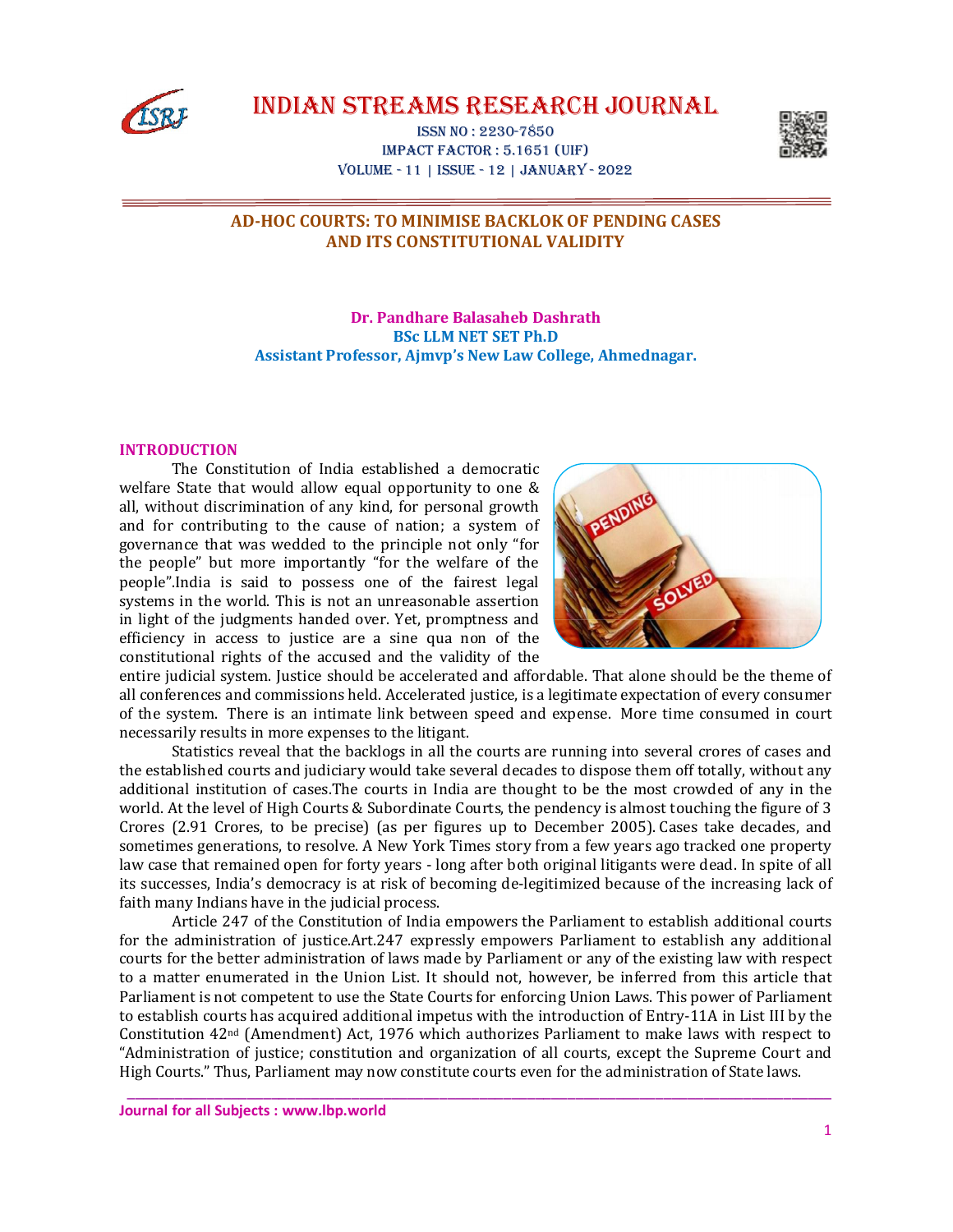The Parliament is also empowered to establish administrative tribunals under Article 323-A and tribunals relating to other matters such as tax, foreign exchange, industrial and labour disputes etc under Article 323-B.

\_\_\_\_\_\_\_\_\_\_\_\_\_\_\_\_\_\_\_\_\_\_\_\_\_\_\_\_\_\_\_\_\_\_\_\_\_\_\_\_\_\_\_\_\_\_\_\_\_\_\_\_\_\_\_\_\_\_\_\_\_\_\_\_\_\_\_\_\_\_\_\_\_\_\_\_\_\_\_\_\_\_\_\_\_\_\_\_

Art.323A provides that the Parliament may by law establish tribunals for adjudication of disputes concerning recruitment and conditions of service of persons appointed to public service under Central, State or local or other authority, or a corporation owned and controlled by the Government. The law made by Parliament for the purpose may specify the jurisdiction and procedure of these tribunals.

Art 323B empowers legislature to establish tribunals in respect of matters such as taxation, foreign exchange, industrial and labor disputes, land reforms, ceiling on urban property, elections to Parliament or State Legislature etc.The idea underlying these provisions is to lighten the work load on the Courts. For example, at present, a large number of service cases come before the High Courts through writ petitions. Also establishment of these tribunals will make for an effective enforcement of some of the laws for the tribunals can decide cases much more quickly than the courts. However these tribunals do not bar the jurisdiction of the High Courts under Art 226/227 and of Supreme Court under Art.32.Much of the success of the tribunal system would depend upon the legislation which may be passed, the type of people who are appointed to sit in these tribunals and the procedure prescribed for them.Although these tribunals can be freed from the control of the High Courts, it is suggested that the legislatures should not do so in every case, especially in case of tribunals imposing penal sanctions, for it will not be possible for many persons to go to the Supreme Court in appeal against the tribunal decisions, and that amount to denial of justice to them.

The justification for introducing the tribunal system in India was stated as follows in the Statement of Objects and Reasons appended to the Bill:

*"To reduce the mounting arrears in High Courts and to secure the speedy disposal of service matters, revenue matters and certain other matters of special importance in the context of the socioeconomic development and progress, it is considered expedient to provide for administrative and other tribunals for dealing with such matters while preserving the jurisdiction of Supreme Court in regard to such matters under Art.136 of the Constitution."*

However, the Supreme Court held that the power of the High Court under Art.226/227 and of the Supreme Court under Art.32 being "essential features" of the Constitution even an amendment of the Constitution cannot abrogate the same.1Several tribunals, Boards and additional courts have been set up through special laws enacted by the Parliament under its power in Arts.247, 323-A, 323-B for better administration of justice and speedy disposal of cases. Fast track courts, Debt Recovery tribunals, National tax tribunal, Consumer Courts, Family Courts, Labor Courts, Industrial Disputes Courts, Motor Accident Claims tribunals, Central and State Appellate tribunals are some such additional courts established by the Parliament. They have done commendable work through the years in the administration of justice speedy disposal of cases and reducing the burden on the Courts. The project highlights the commendable work done by a few of such additional courts.

The Government of India should respect, protect and fulfill the rights of its citizens, and therefore is obliged to undertake all positive measures, both in conduct and result, to remedy any institutional anomalies that hinder the process of administration of justice.This power given to the Parliament by the Constitution under Art.247, 323-A, 323-B is of great importance and should be used in the right spirit to provide justice to all.The project is divided into two parts. Part I of the project focuses on the need for the establishment of additional courts by the Parliament under its powers given by the Constitution for '*administration of justice'*.Part-II of the project is limited to the establishment, functioning and disposal of cases by 3 tribunals namely The Debt Recovery Tribunal, The Consumer Courts and The Labour and Industrial Tribunals.

\_\_\_\_\_\_\_\_\_\_\_\_\_\_\_\_\_\_\_\_\_\_\_\_\_\_\_\_\_\_\_\_\_\_\_\_\_\_\_\_\_\_\_\_\_\_\_\_\_\_\_\_\_\_\_\_\_\_\_\_\_\_\_\_\_\_\_\_\_\_\_\_\_\_\_\_\_\_\_\_\_\_\_\_\_\_\_\_

-

**Journal for all Subjects : www.lbp.world**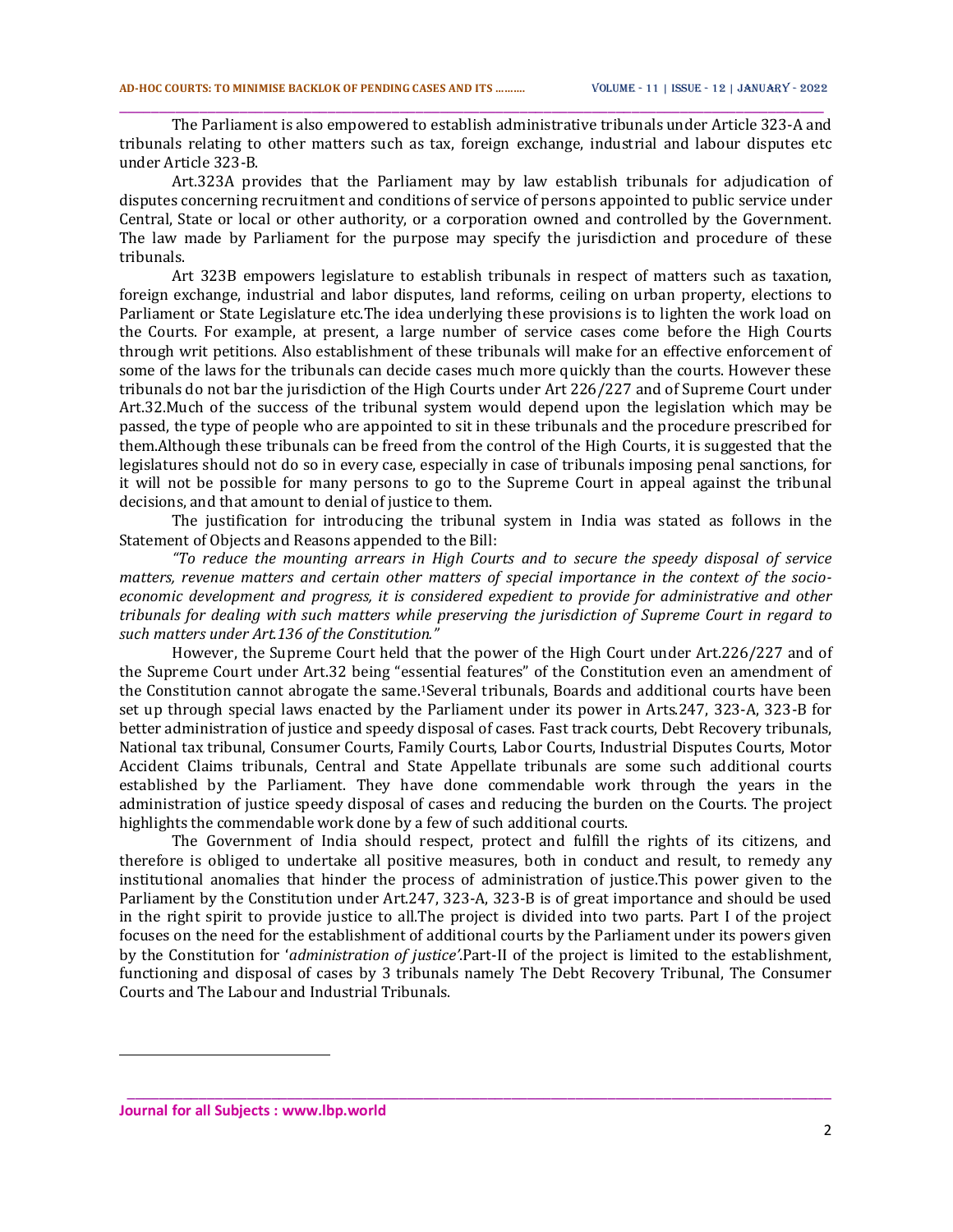#### **PART-I**

#### **ESTABLISHMENT OF ADDITIONAL COURTS BY LAWS ENACTED BY PARLIAMENT**

India has come a long way. The increased economic activity, globalization, , legal obligations under various international treaties, all have given impetus to activity in the field of law which translate into new & more complex issues & disputes. More and more people are getting awareness of their rights leading to more institution of cases than previously.

\_\_\_\_\_\_\_\_\_\_\_\_\_\_\_\_\_\_\_\_\_\_\_\_\_\_\_\_\_\_\_\_\_\_\_\_\_\_\_\_\_\_\_\_\_\_\_\_\_\_\_\_\_\_\_\_\_\_\_\_\_\_\_\_\_\_\_\_\_\_\_\_\_\_\_\_\_\_\_\_\_\_\_\_\_\_\_\_

The duty of the State does not end with enactment of laws. The statutory provisions designed to bring about social justice have to be supported by a system that enforces the rights and obligations thereby created.

Experience has also shown that new legislation creating new set of rights & obligations are put in position without an advance study as to the quantum of new litigation they would generate in the future and without a corresponding increase in the numerical strength of the courts so as to gear them up to take on such additional burden. Classic example that one can give in this context is the litigation arising out of Section 138 of Negotiable Instruments Act. As on  $31<sup>st</sup>$  December 2005, the number of cases under this statute alone stood at 16.67 lakhs which virtually choke the magistrate courts.Several statutes like Indian Penal Code, Code of Civil Procedure, Code of CriminalProcedure, Transfer of Property Act, Contract Act, Sale of Goods Act, Negotiable Instruments Act etc., which contribute to more than 50% to 60% of the litigation in the trial Courts are Central enactments, referable to List I or List III and these laws are administered by the Courts established by the State Governments. The number of Central laws which create rights and offences to be adjudicated in the subordinate Courts are about 340. It is obvious that the Central Government must establish Courts at the trial level and appellate level and make budgetary allocation to the States to establish these courts to cut down backlog of cases arising out of these central statutes.

## **MOUNTING OF ARREARS IN COURTS- DELAY IN DISPENSATION OF JUSTICE**

The numbers of cases which are filed in the Supreme Court are staggering. No other Apex court in the world takes up so many cases as are taken up by the Supreme Court of India. The same is the position of number of cases filed in High Courts and subordinate courts. Our strength is number of cases filed because it shows people's faith. Our weakness is also numbers because of huge pendency. It is of paramount importance to tackle the problem of long delays at the earliest and provide justice to citizens of this country in a reasonable time. If a criminal case or civil suit or a writ petition takes ten or fifteen years to decide, this may itself amount to denial of real justice.

## **CAUSES AND REMEDIES TO DEAL WITH ARREARS AND THE PROBLEMS IN THE ESTABLISHMENT OF ADDITIONAL COURTS**

The population-court ratio. In its 120th Report (1987), the Law Commission had noted that the number of courts per million population in India was 10.5 whereas per million of population Australia had 41.6 judges, Canada 75.2, England 50.9 and the United States 107. In 2002, in the *All Indian Judges Association vs Union of India case*, the Supreme Court had directed that the number of courts per million population in India should be raised from 10.5 to 50, in a phased manner within five years. If the percentage has to be raised to 50 per million we should have 50,000 judges in the subordinate courts alone.But without enough courtrooms, the current backlog of cases simply cannot be accommodated. Whenever there are indications that the number of cases goes beyond the capabilities of existing courts, additional courts should be created. The multiplication of fast track courts is a positive beginning, but needs to be further stepped up considerably.

The inadequate 'Judge-population ratio'. Several Commissions & Committees, and even judicial orders, have highlighted this aspect. There is an immediate need to increase the strength of judiciary at all levels. India has only 10 to 15 judges per million people, who are often burdened with a daily workload that exceeds their capacity by up to 500 percent. This imbalance can be attributed directly to government complacency. Beyond the unwillingness to fund the necessary expansion of judges, the delay in the appointment of judges when vacancies arise is also commonplace, and can only be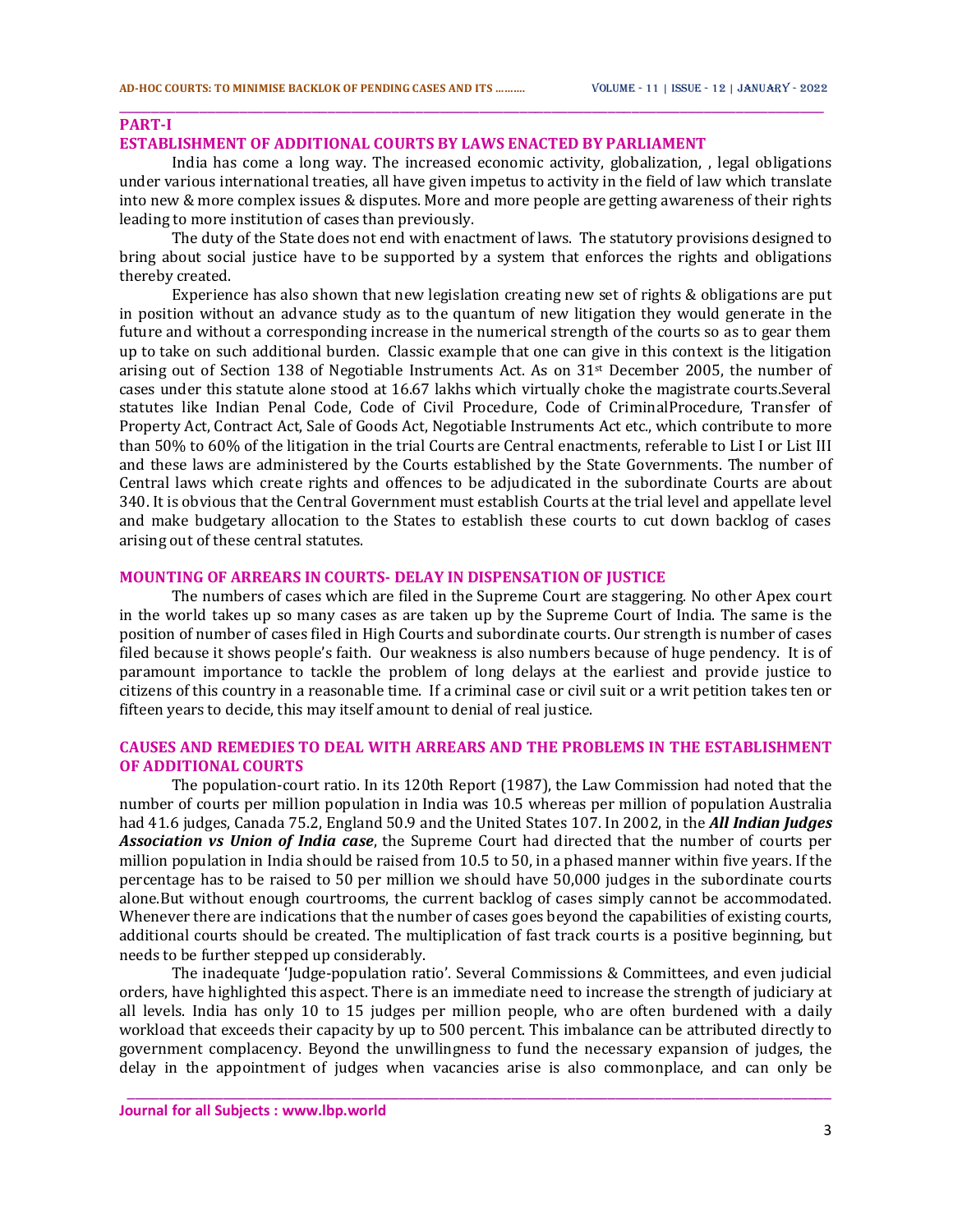attributed to governmental disorganization, as the exact date of judges' retirement is known well in advance. There are over 140 vacancies of judge in the high courts and over 2,000 in subordinate courts. The Parliament should not only establish additional courts but also provide the necessary mechanism for the functioning of the courts. Therefore the vacancies have to be filled by well-trained judges.

\_\_\_\_\_\_\_\_\_\_\_\_\_\_\_\_\_\_\_\_\_\_\_\_\_\_\_\_\_\_\_\_\_\_\_\_\_\_\_\_\_\_\_\_\_\_\_\_\_\_\_\_\_\_\_\_\_\_\_\_\_\_\_\_\_\_\_\_\_\_\_\_\_\_\_\_\_\_\_\_\_\_\_\_\_\_\_\_

The issue of financial autonomy is pending resolution for long. Though judiciary has been held responsible for mounting arrears of court cases, it has neither any control on resources of funds nor any powers to create additional courts, appoint court staff or augment the infrastructure required by the courts. Ideally, judiciary should have autonomy with regard to these matters. In the Ninth Plan, the judiciary received a mere 0.071 percent of total Plan expenditure, while in the Tenth Plan; the allocation was 0.078 percent, justice Lahoti pointed out. The gaps in funding undoubtedly have an impact on the increasing backlog of cases and on the quality of judgments dispensed.Art 247 empowers the Parliament to establish additional courts for the better administration of justice. To establish additional courts, the Government needs to sanction the requisite amount for their establishment, the infrastructure, appointment of necessary staff. Although, a considerable number of such additional courts have been established so far, doing a commendable job, the financial sanction being entirely in the hands of the Government, it hinders the speedy establishment of the courts sometimes. It is therefore, feasible if the Judiciary is given some financial autonomy. It would speed up the system which is the need of the hour.Every State Government is pleading inability to meet the increasing financial burden of the judicial administration. Even the additional courts sought by the High Court are not sanctioned. If the fixed investment for setting up a new courtroom in High Court is around Rs 1 crore and the annual running expenditure is around Rs 50,000, it would require Rs 300 crore of fixed investment and Rs 175 crore of annual expenditure for five years, for the appointment of 300 High Court Judges to clear the backlogs. In the subordinate courts, the total requirement of funds for additional courts for clearing the backlog would require a one-time investment of Rs 1,800 crore and an annual expenditure of Rs 700 crore. In all, for the High Courts and subordinate courts, the total investment for clearing the backlog would be around Rs 2,100 crore and the running annual expenditure will be about Rs 875 crore per annum for five years. In the first All India Judges Case 1992(1) SCC 109,:*"The efficient functioning of the Rule of Law, under the aegis of which our democratic society can thrive, requires an efficient, strong and enlightened judiciary. And to have it that way, the nation has to pay a price"*. The Administration of justice, constitution and organisation of all courts, except the Supreme Court and High Courts, was originally included in the State List under the Seventh Schedule to the Constitution. But, by the Constitution (Forty Second Amendment) Act, 1976, it has been brought to the Concurrent List(Entry 11A).The Central Government recently has included the infrastructure of Courts as "planned item" to enable them to provide half of the expenditure required for the purpose and the States sharing the other half of the expenditure. A lot of new Courts are required to be established by increasing the Judge strength in all cadres to clear the arrears and to meet the ever-increasing inflow of cases. There is no point in whipping the States alone. There are quite a large number of Central enactments, which we have set out in the list appended hereto as Annexure. It runs into a long list of about 340. This being the position, we fail to see why the State Governments alone be burdened with the financial liability of the Subordinate Courts. Administration of Justice should be a Joint responsibility of Centre and State. Centre should also share the financial liability and the expenditure involved in establishing additional courts.The Judiciary is not a heavy burden either on the State or the Centre. Unlike in other Departments, more than half of the amount which is spent on Indian Judiciary is raised from the Judiciary itself by means of Court Fees, Stamp duty and miscellaneous matters. The expenditure on judiciary in our country in terms of GNP is relatively low. It is not more than 0.2 per cent. In Korea, it is more than 0.2 per cent; in Singapore, it is 1.2 per cent; in U.K. it is 4.3 per cent; and in U.S.A. it is 1.4 per cent

*It must, therefore, be the joint responsibility of the Central and the State Governments to ensure that the judicial administration does not suffer from any handicaps*.

In 1999, total number of cases disposed of by the High Courts was 9.80 lakhs, whereas in the year 2005, the number of cases disposed of increased to 13.38 lakhs. In subordinate courts, the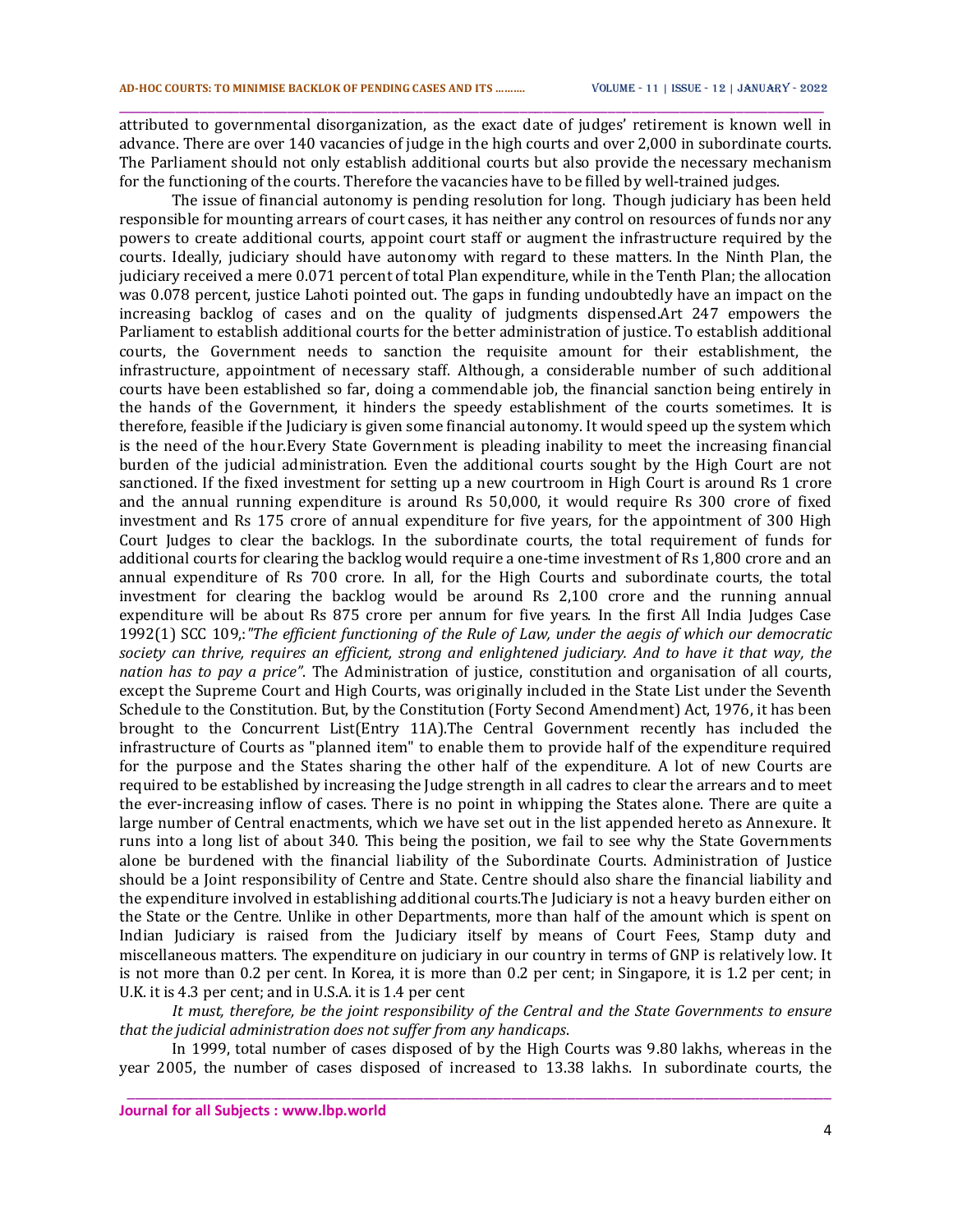disposal in 2005 was 1.63 Crore, as compared to the figure of 1.24 Crore cases disposed of in 1999. Besides these figures up to December 2005, as many as 4,98,132*Lok Adalats* were held, settling 1.86 Crore cases with payment of compensation of 5,583 Crores of rupees. Despite all these achievements, pendency in the High Courts has increased from 27.57 lakh cases in 1999 to 35.21 lakh cases in 2005 and in the Subordinate Courts it has increased during that very period from 2 Crores to 2.56 Crores.The main reason is huge increase in new cases instituted. The positive side is more awareness & more rights created by numerous new legislations. If huge arrears of about 3 Crores in High Courts and subordinate courts is not tackled now, there would be no magic wand available to tackle the menace when, in years to come, with this trend, figures go up to three and a half Crores or 4 Crores and so on.

\_\_\_\_\_\_\_\_\_\_\_\_\_\_\_\_\_\_\_\_\_\_\_\_\_\_\_\_\_\_\_\_\_\_\_\_\_\_\_\_\_\_\_\_\_\_\_\_\_\_\_\_\_\_\_\_\_\_\_\_\_\_\_\_\_\_\_\_\_\_\_\_\_\_\_\_\_\_\_\_\_\_\_\_\_\_\_\_

### **STATISTICS SHOWING THE DISPOSAL OF CASES AND MEASURES TAKEN**

## *Action Plan was adopted to wipe out arrears of over 20 million cases in district and subordinate courts by the year 2005.*

In the meeting, it was decided that with the addition of 1734 fast-track courts and the filling up of 1500 vacant posts, the number of courts actually in operation would go up by 3234. With this, the effective strength of courts in the country would, go up by about 15 per cent in the current financial year, 2001-2002 and another 10 per cent in the following year 2002-2003. The district and subordinate courts would thus start disposing of more cases than their current annual institution by 15 million cases. These 3234 additional courts would dispose four million cases annually through a reverse process of de-accumulation of tendencies in courts. At present, the 12000 odd district and subordinate courts would dispose of about 15 million cases per year which is also approximately the order of current annual institution of cases. There are 5.4 million cases pending in district and subordinate courts for three years or more. These include 3.3 million criminal cases and 2.1 million civil cases. These statistics therefore show how many backlogs of cases can be cleared through additional courts which would without them have taken a few decades to clear.

In the Chief Justices' Conference, 2005, emphasis was laid on areas, directly connected with delay and issue of tackling problem of arrears. They elaborated on the need to establish additional courts for the speedy disposal of cases and further extension of Fast Track Courts to the level of Magistrates in as much as the main workload of the criminal justice system is shouldered by such courts. Fast Track Courts that were set up some years ago have made significant contribution.

Of the proposed 1950 fast track courts, 750-odd are functional and the rest are in the pipeline. In one year, 60,000 cases were decided by these courts. About protecting an individual's freedom, he disclosed that countrywide 2 lakh undertrials were behind bars. Their maintenance alone cost the exchequer Rs 450 crore annually. Likewise, the number of pending cases right from the apex court to the high courts and subordinate judicial courts delayed justice on several accounts. In 80% of the civil suit cases, no law point was involved. Such suits can be speedily disposed through additional courts.

Every organ is doing its bit. More than a bit is required. Supreme Court also had similar problem. But, by adopting various measures, it brought down its pendency. In 1999, pendency in the Supreme Court was about 22,000 cases. By now, it has jumped to about 35,000 cases. While the Judiciary is committed to the task assigned, it craves for full support from the Government. The Government under its powers to further the administration of justice should not only establish the additional but also render its full support in their functioning.

#### **PART-II**

### **DEBT RECOVERY TRIBUNAL**

The civil courts are burdened with diverse types of cases. Recovery of dues due to banks and financial institutions is not given any priority by the civil courts. The banks and financial institutions like any other litigants have to go through a process of pursuing the cases for recovery through civil courts for unduly long periods. Civil courts had come to the conclusion after decades of reviewing case law, that in almost all cases the suit instituted by banks and financial institutions, there is hardly any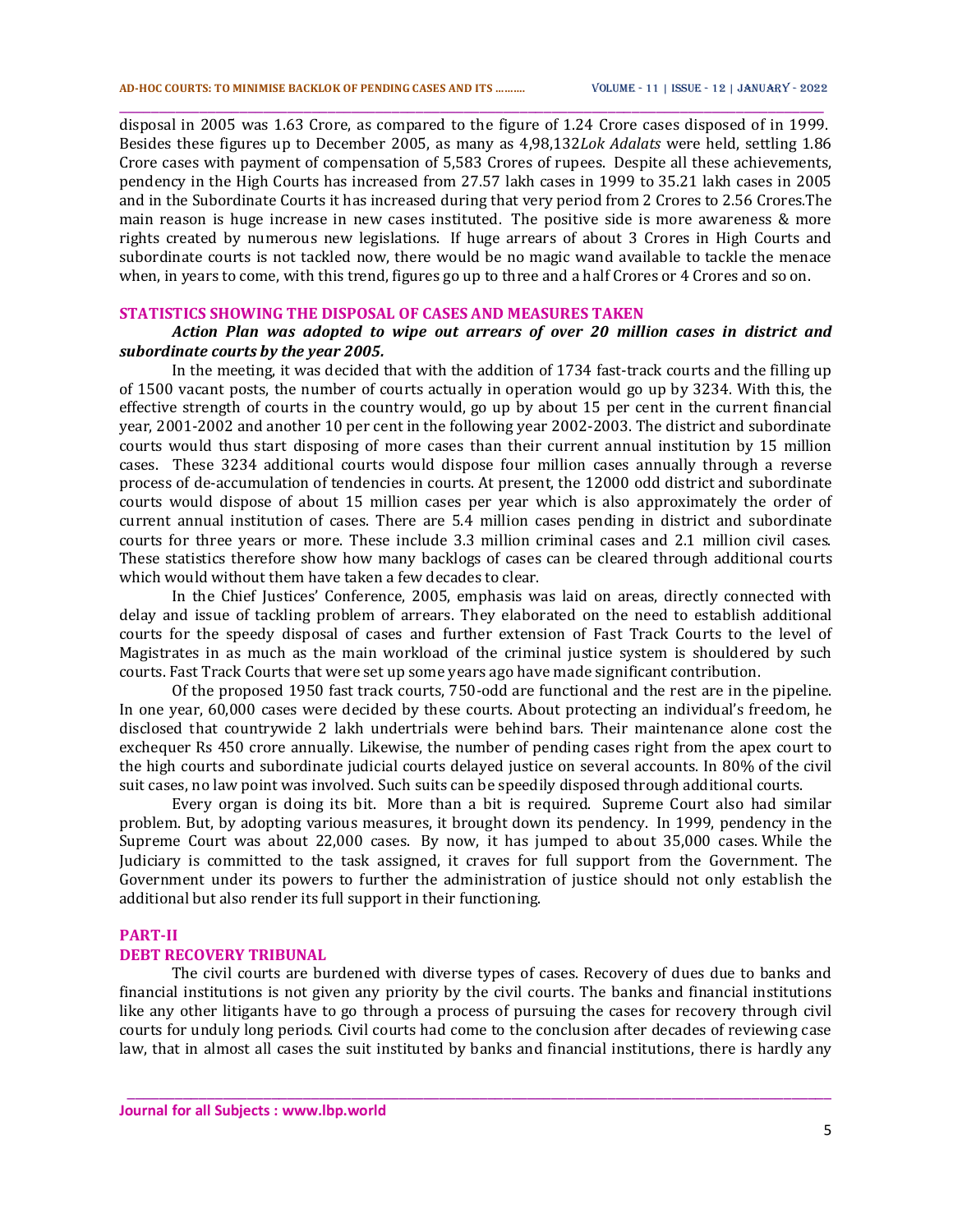\_\_\_\_\_\_\_\_\_\_\_\_\_\_\_\_\_\_\_\_\_\_\_\_\_\_\_\_\_\_\_\_\_\_\_\_\_\_\_\_\_\_\_\_\_\_\_\_\_\_\_\_\_\_\_\_\_\_\_\_\_\_\_\_\_\_\_\_\_\_\_\_\_\_\_\_\_\_\_\_\_\_\_\_\_\_\_\_ defence and that the delay in disposal of the cases in the court is not due to the fault of the banks or financial institutions.

## **BACKGROUND AND THE DRT ACT**

With a view to suggesting measures for reducing the mounting NPAs of the Banks and Financial Institutions in the public and private sector, the Government of India in 1981 had appointed the Tiwari Committee, the Committee on Financial Systems headed by Shri M. Narasimham, former Governor of Reserve Bank of India and a High Level Committee headed by V.S.Hegde.The Committee examined the legal difficulties faced by banks and financial institutions, and recommended the establishment of special tribunals for the recovery of debts. On the basis of the recommendations of these Committees, the Recovery of Debts Due to Banks and Financial Institutions Ordinance, 1993 was promulgated on 24.6.1993 to provide for establishment of Tribunals for expeditious adjudication and recovery of debts due to banks and financial institutions.

Later, the Ordinance was replaced by The Recovery of Debts Due to Banks and Financial Institutions Act, 1993 (DRT Act). An important highlight of this DRT Act is that it provides for establishment of single judicial forum for adjudication of cases as well as execution of the decrees passed for recovery of debts due to banks and financial institutions.

Therefore the Parliament of India under its power to create additional courts has taken the welcome step of enacting 'The Recovery of Debts Due to Banks and Financial Institutions Act, 1993 (the Act)' and created the Debt Recovery Tribunals for ensuring speedy recovery of bank dues. In its Statement of Objects and Reasons it was noted that as of September 30, 1990 there were pending in various courts above 1.5 million cases filed by public sector banks involving more than Rupees 56.22 billion and 304 cases filed by financial institutions involving Rupees 3.91 billion.

## **CONSTITUTIONAL VALIDITY OF THE ACT**

The Constitutional validity of the Act was challenged that it is beyond the legislative competence of the Parliament. The validity of the Act was firstly challenged before the *Delhi High Court in Delhi Bar Ass. & Others v. UOI &Another AIR 1995 Del 323.* It was contended that a Tribunal could not be constituted for any matter not specified in Art 323A & 323B of the Constitution.

The Delhi High Court however held that the DRT could be constituted by the Parliament even though it was not within the purview of Articles 323A and 323B of the Constitution of India and that the expression 'administration of justice ' as appearing in List IIA of the Seventh Schedule to the Constitution includes Tribunals as well as 'administration of justice';Findings of the SCIt was held by the SC that "While Articles 323A and 323B specifically enable the legislature to enact laws for the establishment of tribunals, in relation to the matters specified therein, the powers of the Parliament to enact a law constituting a tribunal like a banking tribunal is not taken away"

It was further specified that the recovery of dues is an essential function of any banking institution. In exercise of its legislative powers relating to banking, parliament can provide the mechanism by which monies due to banks and financial institutions can be recovered

The preamble to the Act states"... for expeditious adjudication and recovery of debts due to banks and financial institutions and for matters connected therewith or incidental thereto' this would squarely fall within the ambit of entry 45 of List I of the Constitution.

The view taken by the Delhi High Court was that the Act eroded the independence of the judiciary since the jurisdiction of the civil courts had been truncated and vested in the Tribunal. The SC held that the decision of the Delhi High Court proceeds on the assumption that it is an absolute right of anyone to demand that a civil court adjudicate his dispute. Where Arts 323A &323B contemplate establishment of Tribunals and this does not erode the independence of the judiciary, there is no reason to presume that the banking tribunals and the appellate tribunals so constituted would deny justice to the defendants or that the independence of the judiciary would stand eroded.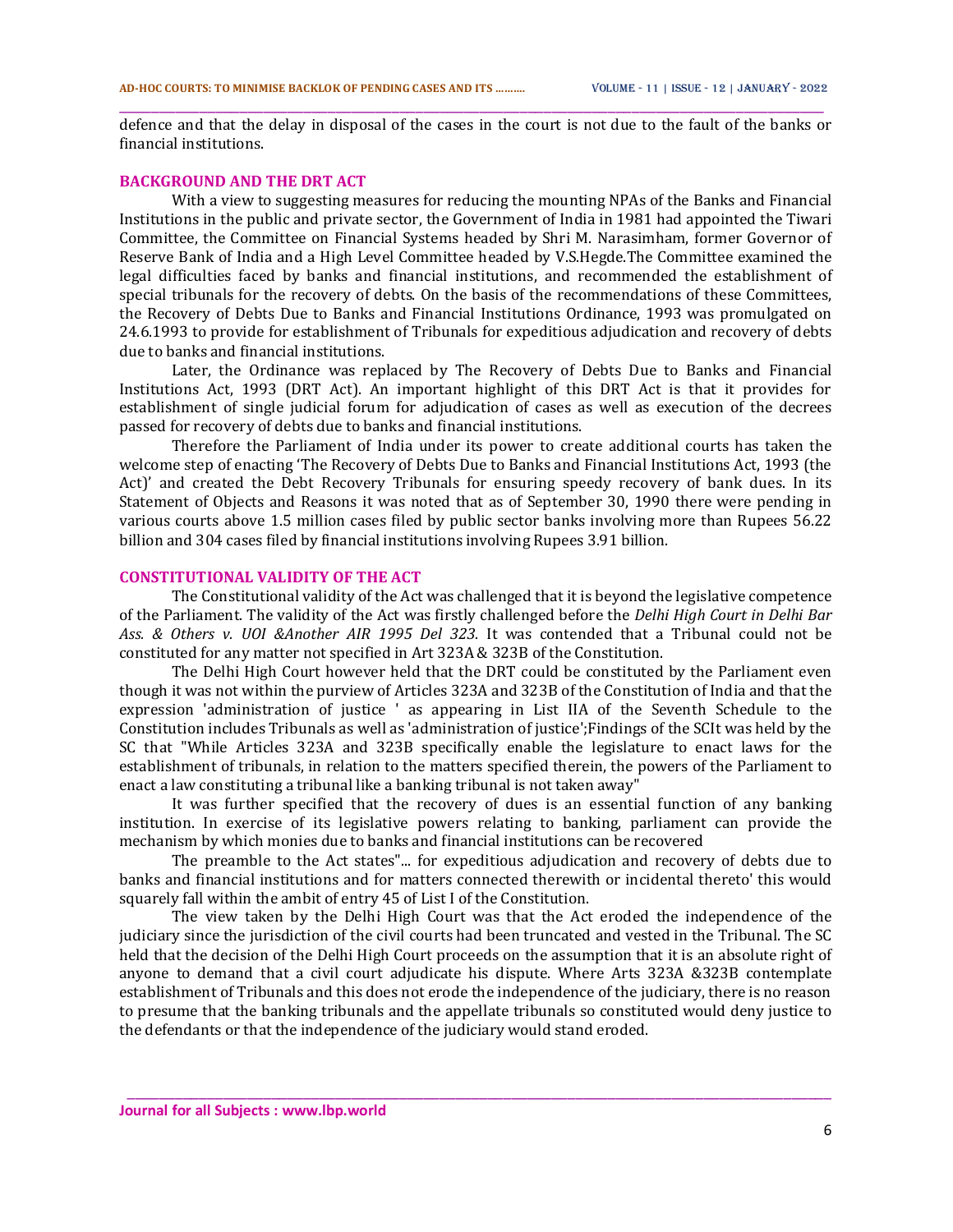## **MAIN FEATURE OF THE ACT LEADING TO SPEEDY DISPOSAL OF CASES:**

The processing of debt recovery cases was to be expedited by simplifying the legal procedure to be followed in court. Thus these cases were no longer subject to the Code of Civil Procedure, but instead a "summary procedure" was to be used. This involved a fixed 30 days within whichthe DRT was to issue summons to a defendant once an application against him or her was received, a guideline to dispose of cases within 6 months of the application, and a deadline of 45 days within which to make an appeal to a DRAT against a DRT's decision. The DRT was given the authority to execute the judgment. The presiding officer of the DRT would issue a recovery certificate to the recovery officer, who could sell or attach the assets of the judgment-debtor inorder to recover the money.

\_\_\_\_\_\_\_\_\_\_\_\_\_\_\_\_\_\_\_\_\_\_\_\_\_\_\_\_\_\_\_\_\_\_\_\_\_\_\_\_\_\_\_\_\_\_\_\_\_\_\_\_\_\_\_\_\_\_\_\_\_\_\_\_\_\_\_\_\_\_\_\_\_\_\_\_\_\_\_\_\_\_\_\_\_\_\_\_

#### **SETTING UP OF TRIBUNALS:**

The first debt recovery tribunal was established in Calcutta (Kolkata) on the 27th of April 1994. It had jurisdiction over the state of West Bengal and the union territory of Andaman & Nicobar Islands. The complete list of dates of DRT establishment is in Appendix 2. So far, 29 DRTs and 5 DRATs have been set up in the country simplifying the task of the civil courts and doing a commendable job in the speedy disposal of cases.The pecuniary jurisdiction of these Tribunals in each case is Rs.10 lakhs and above. The number of recovery cases filed before these Tribunals for the period between 1994 to 21.10.2002 is 56,988; amount involved is Rs.1,08,665 crores; number of cases disposed of 23,393; amount involved Rs.18,556 crores and amount recovered is Rs.4,737 crores. Institution in the Civil Courts would have taken an even longer time for disposal. The  $28<sup>th</sup>$ Standing Committee of Finance recommended on the opening up of new DRTs for the disposal of the rapid mounting of cases in the DRTs. They also recommended the Government on the speedy filling of vacancies in the DRTs which now are leading to some backlogs. Although the DRTs have been established to reduce the workload of the Civil Courts and facilitate in the administration of justice, the inconsistencies on the part of the Government is creating problems in their functioning, like the vacancies in the DRTs leading to creation of backlogs even in these additional tribunals. Hence a proposal for the opening of new DRTs is of consideration by the Government.Apart from deciding cases filed under RDDBFI Act and SARFAESI Act, this Tribunal is also organizing Lok Adalats from time to time.

As on 30 November,2005 the total number of cases handled by this Tribunal was 10,458 involving a suit claim of Rs 13,500 crore. Out of the total number of cases, 7,906 have been directly filed in this Tribunal and 2,552 cases transferred from High Court and various civil courts. Out of these, 4,908 cases involving a suit claim of Rs 4,732 crore have been transferred to other DRTs. This Tribunal has so far disposed of about 4,575 cases involving a suit claim of Rs 3,875 crore. It is difficult to show the judicial performance prior to DRT set-up, since prior to DRT establishment, all debt recovery cases were filed in the civil courts, and statistics only report aggregate civil cases, cannot tell isolate incidence of debt recovery cases

### **CONSUMER COURTS**

The Consumer movement is a socio-economic movement that seeks to protect the rights of the consumers in relation to the goods purchased and services availed. The Government of India has accorded high priority to the programme of consumer protection and established consumer forums by enacting the Consumer Protection Act, 1986.

In order to protect the interests of the consumers, Consumer Protection Act 1986 was enacted. The Act postulates establishment of Central Consumer Protection Council and the State Consumer Protection Councils for the purpose of spreading consumer awareness. Central Council is headed by Minster, incharge of the Consumer Affairs in the Central Government and in the State it is the Minister incharge of the Consumer Affairs in the State Government who heads State Council. The Consumer Protection Act, 1986 is a unique piece of legislation as it provides a separate three-tier quasi-judicial consumer dispute redressal machinery at the national, state and district level. At present, there are 588 District Forums, 34 State Commissions with apex body as a National Consumer Disputes Redressal Commission (NCDRC)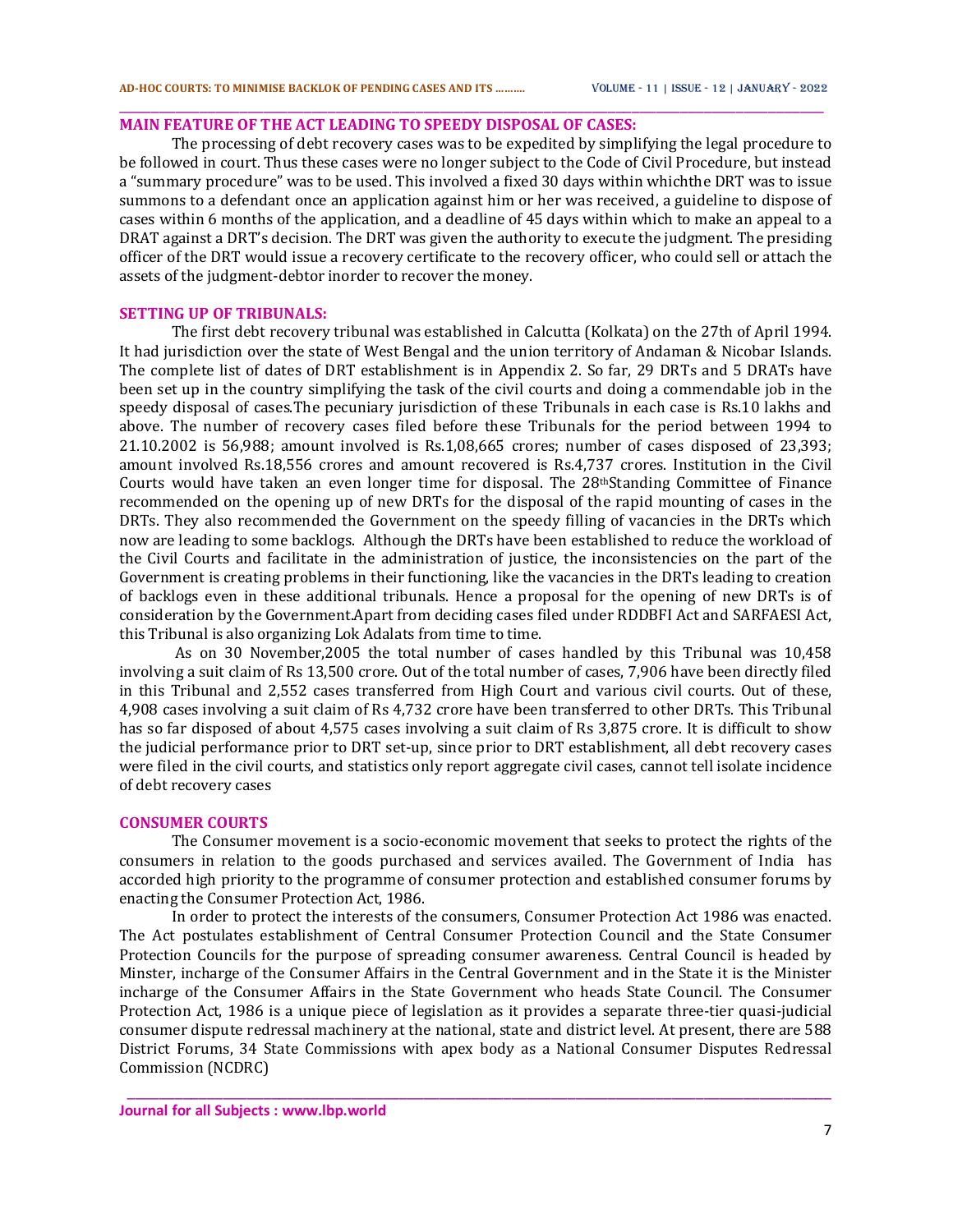The Act is intended to provide simple, speedy and inexpensive redressal of the consumers' grievances. In terms of the Act, the Central Government first constituted the Central Consumer Protection Council (CCPC) on 1.6.1987 and it has been reconstituted from time to time.

\_\_\_\_\_\_\_\_\_\_\_\_\_\_\_\_\_\_\_\_\_\_\_\_\_\_\_\_\_\_\_\_\_\_\_\_\_\_\_\_\_\_\_\_\_\_\_\_\_\_\_\_\_\_\_\_\_\_\_\_\_\_\_\_\_\_\_\_\_\_\_\_\_\_\_\_\_\_\_\_\_\_\_\_\_\_\_\_

The District Forums are headed by the person who is or has been or is eligible to be appointed as a District Judge and the State Commissions are headed by a person who is or has been a Judge of High Court.

The Department of Consumer Affairs, the nodal department in the field of consumer protection, looks at the monitoring and functioning of the consumer forums. The Parliament is empowered to establish additional courts for the administration of justice under Art.247. The growth and development of trade and globalization of consumer goods and services proposes the need for the establishment of such special additional courts for the administration of justice.

#### **DISPOSAL OF CONSUMER CASES**

The main purpose of establishment of the consumer courts was to provide speedy justice to the consumers. The recent amendment in the Consumer Protection Act has simplified the process of filing and hearing of the cases so that they are disposed off within 90 and 150 days and the District forums should not adjourn the cases, and if they need to be adjourned, the appropriate reasons need to be recorded.In Bihar the State Commission has disposed off more than 6700 cases and the District Forums has disposed off more than 50640 cases till now.Till date in these consumer forums 20.22 lakh cases have been filed out of which 16.77 lakh cases have been disposed of, which works out to 82.91 per cent. Though consumer cases at the district level usually take 6-8 months, those at the state level and the national commission takes much longer. Since their inception in the late 1980s, district forums have disposed most of the cases brought to it (87 per cent), comparable with a lesser share disposed of by state commissions (65 per cent), or the national commission (76 per cent). Among the state commissions, those in Rajasthan, Kerala and Andhra Pradesh have the highest rates of disposal of cases.

Parliamentary Standing Committee on Food, Civil Supplies and Public Distribution in its 22nd Report reviewed the functioning of consumer forums and expressed concern over the disposal of cases. This is because of the lack of the sufficient funds in running the courts. Therefore, again as in DRTs although the Parliament is creating additional courts under its powers, it also needs to take steps in providing the adequate financial support for their functioning. That would indeed truly help in the 'administration of justice' besides setting up of additional courts for the speedy disposal of cases

### **IMPORTANT FEATURES OF THE ACT**

The provisions of this Act cover 'Products' as well as 'Services'. The products are those which are manufactured or produced and sold to consumers through wholesalers and retailers. The services are of the nature of transport, telephones, electricity, constructions, banking, insurance, medical treatment etc. etc. The services are, by and large; include those provided by professionals such as Doctors, Engineers, Architects, and Lawyers etc.

A written complaint, as amended by Consumer Protection (Amendment) Act, 2002, can be filed before the District Consumer Forum (Upto Rupees twenty lakhs), State Commission (Upto Rupees One crore), National Commission (above Rupees One crore) in relation to a product or in respect of a service.

Proceedings are summary in nature and endeavor is made to grant relief to the parties in the quickest possible time keeping in mind the spirit of the Act which provides for disposal of the cases within possible time schedule prescribed under the Act.

If a consumer is not satisfied by the decision of the District Forum, he can challenge the same before the State Commission and against the order of the State Commission a consumer can come to the National Commission.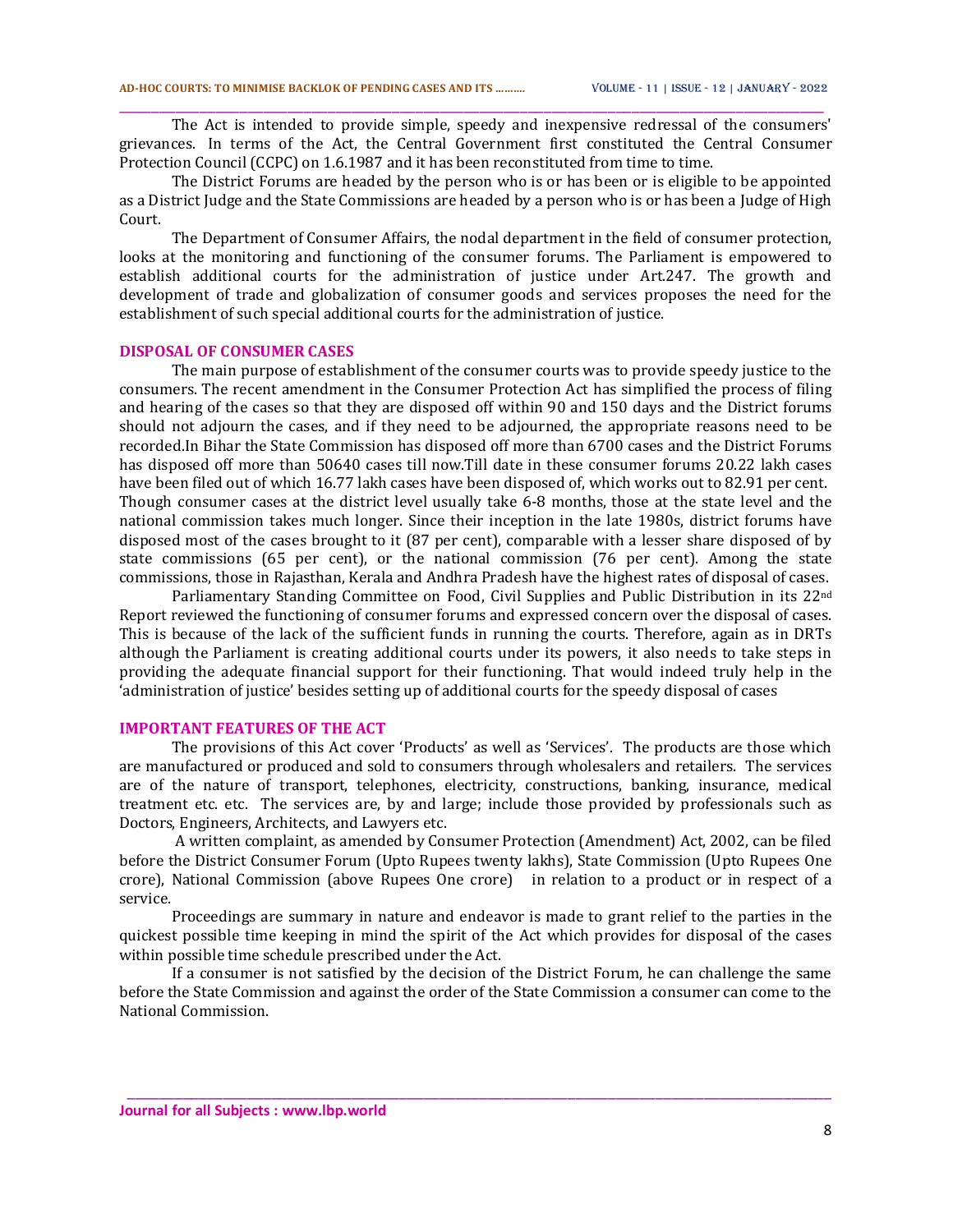## **LABOUR COURTS, INDUSTRIAL TRIBUNALS AND NATIONAL TRIBUNALS**

The Industrial Disputes Act, 1947 provides for setting up of Labour Courts, Industrial Tribunals and National Tribunals.Labour Courts and Industrial Tribunals are set up by the Central Government and the State Government or the Administrations of Union Territories for dealing with matters which fall in the Central and the State sphere respectively.Labour Courts deal with matters pertaining to discharge and dismissal of workmen, application and interpretation of Standing Orders, propriety of orders passed under Standing Orders, legality of strikes of lock outs etc.Industrial Tribunals deal with collective disputes such as wages, hours of work, leave, retrenchment, closures as well as all matters which come under the jurisdiction of Labour Courts.

\_\_\_\_\_\_\_\_\_\_\_\_\_\_\_\_\_\_\_\_\_\_\_\_\_\_\_\_\_\_\_\_\_\_\_\_\_\_\_\_\_\_\_\_\_\_\_\_\_\_\_\_\_\_\_\_\_\_\_\_\_\_\_\_\_\_\_\_\_\_\_\_\_\_\_\_\_\_\_\_\_\_\_\_\_\_\_\_

The Central Government may set up a National Tribunal for adjudication of industrial disputes which in its opinion involve questions of national importance or are of such nature that industrial establishments in more than one State are likely to be interested in such disputes.The Presiding Officer of a Labour Court should at least have held a judicial office for not less than 7 years or been a Presiding Officer of a labour Court under a State Act for not less than 5 years.

The Presiding Officer of an Industrial Tribunal should have been at least a District Judge or an Additional District Judge for three years. Alternatively, he should have held the post of a judge in a High Court. No person can be appointed as the presiding Officer of a National Tribunal unless he has held the post of a Judge in a High Court.

The Industrial Disputes Act, 1947 was amended in 1982 so as to provide that cases relating to individual workmen should be disposed of within a period not exceeding 3 months. (Vide Section 33(5).Similarly by another amendment to the Act, the period within which a Labour Court must decide a claim application (i.e. computation of monetary benefits to a workman) has been fixed at 3 months (vide Section 33C(2).

These tribunals have been established under the power of the Parliament to create administrative tribunals under Part XIV, Art.323A of the Constitution of India. They facilitate in speedy disposal of justice

### **CONCLUSION**

The power given to the Parliament by the Constitution under Art.247, 323-A, 323-B is of great importance and should be used in the right spirit to provide justice to all.The Government of India should respect, protect and fulfill the rights of its citizens, and therefore is obliged to undertake all positive measures, both in conduct and result; to remedy any institutional anomalies that hinder the process of administration of justice. The duty of the State does not end with enactment of laws. The statutory provisions designed to bring about social justice have to be supported by a system that enforces the rights and obligations thereby created.

The additional courts that have been established by the Parliament have greatly facilitated in the administration of justice which is the primary objective empowering the Parliament in the establishment of additional courts.The statistics show that the additional courts have helped greatly in the speedy disposal of cases which the civil or criminal courts alone have taken a few decades to clear. There is again the question of financial burden on the Government for the establishment of such additional courts, but in the interests of the public and in the dispensation of justice which is the end of the Government, the Government should take all possible measures for their establishment.

#### **ARTICLES REFERRED**

1.Krishnan, Jayanth K., "Social Policy Advocacy and the Role of the Courts in India". American Asian Review, Vol. 21, No. 91, 2003.

- 2.'Priorities in Administration of Justice', Y.K. Sabharwal Chief Justice of India, November 26, 2005
- 3.'Justice delayed is justice denied', M V Kamath, 5th June, 2006.
- 4.'Justice Sobhagmal Jain Memorial Lecture on Delayed Justice', Y.K.Sabharwal,CJI, 25thJuly, 2006.
- 5.Law Minister Jana Krishnamurthy to newsmen at Haryana Niwas on September 4, 2005.